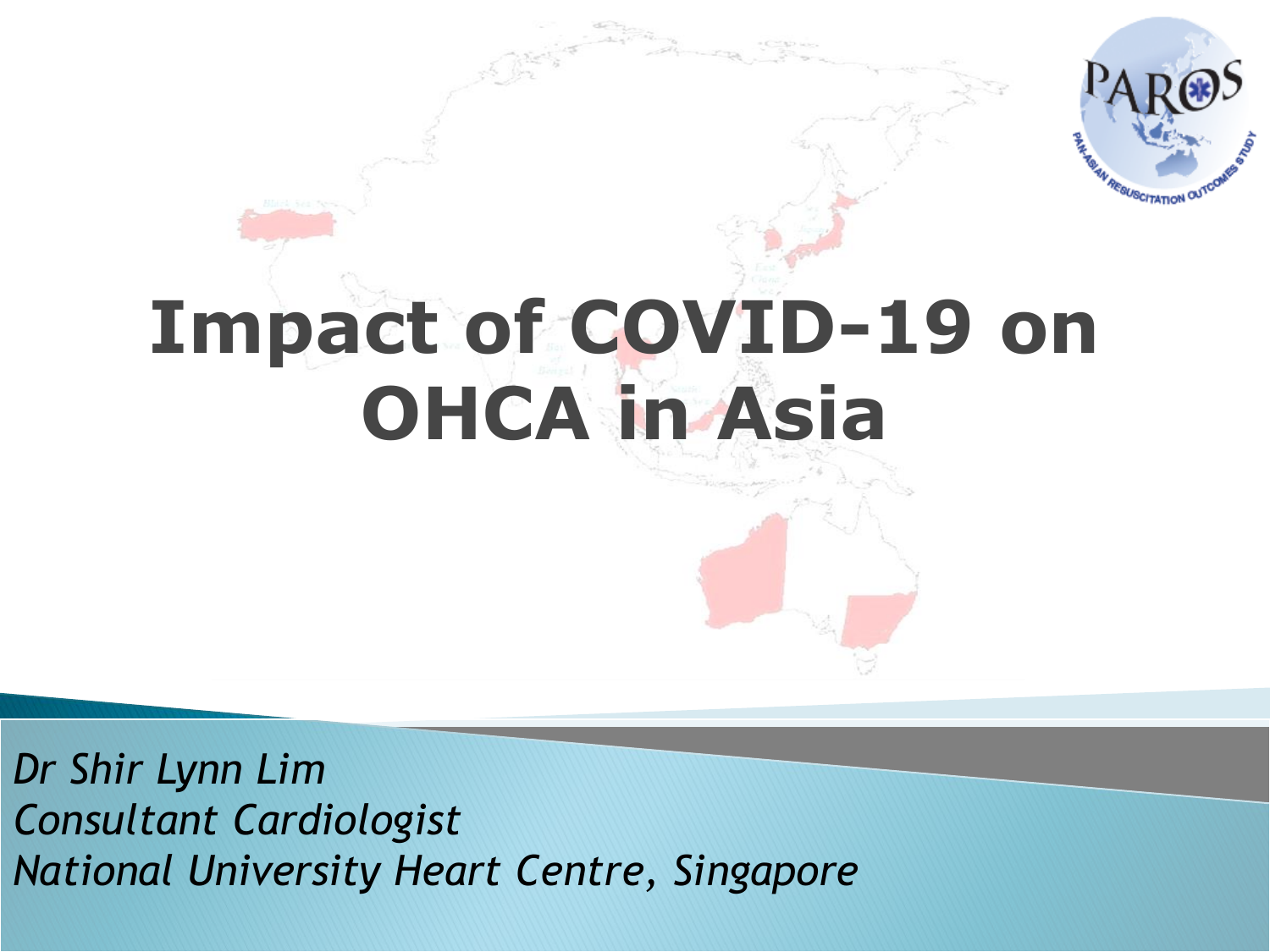# **Background**



- ▶ COVID-19 pandemic may have direct and indirect effects on the incidence of OHCA
- ▶ Management of OHCA may be adversely affected by COVID-19 concerns
- ▶ Little is known about the impact of COVID-19 on OHCA in Asia
- An ongoing OHCA registry allows us to examine its impact on OHCA incidence, prehospital management and outcomes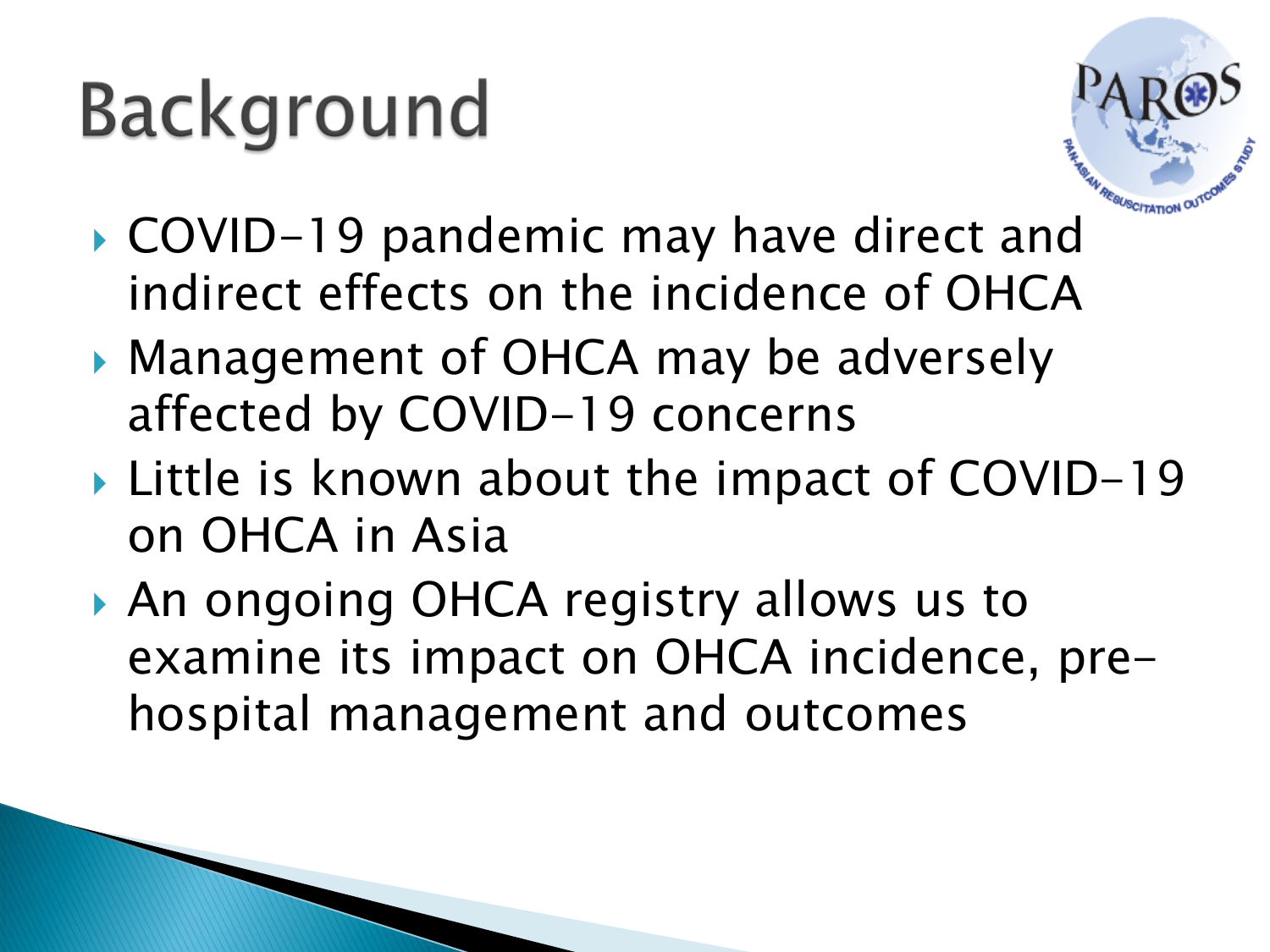# Aims and Hypotheses



- ▶ To compare the incidence, pre-hospital management and outcomes of OHCA between COVID and non-COVID periods, amongst Asian countries.
- We hypothesized that the pandemic would affect the incidence, characteristics and management of OHCA, leading to changes in outcomes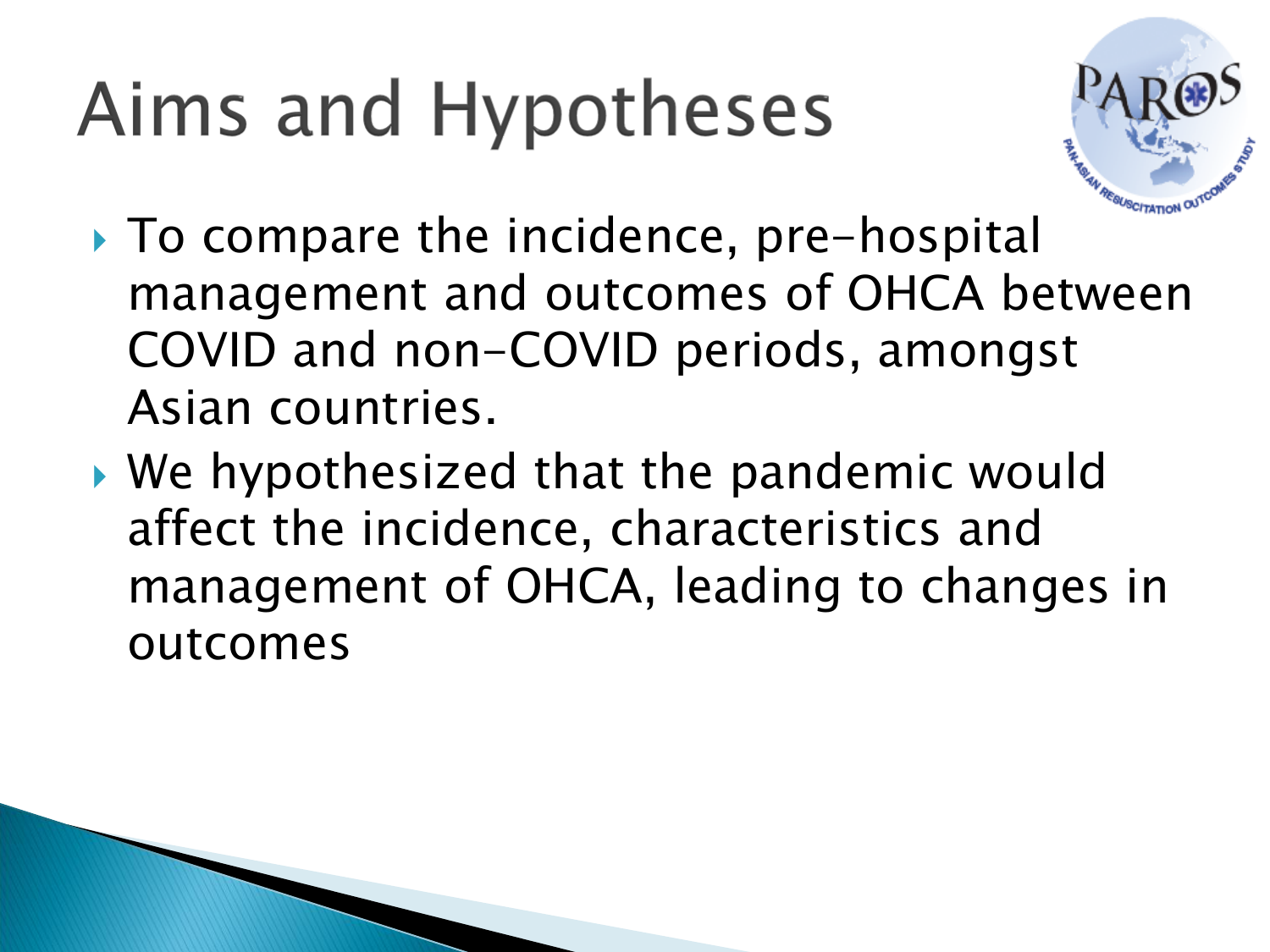#### **Methods**



- ▶ Data source: PAROS registry
- ▶ Study period: 1<sup>st</sup> Jan 2017 to 31<sup>st</sup> Dec 2020
- Pandemic period: date where state of emergency declared to 31st Dec 2020
- Pre-pandemic / control period:  $1^{st}$  Jan 2017 to last date before state of emergency
- ▶ Study population: All EMS-attended OHCA
- Study outcomes: Transport to hospital, prehospital ROSC, survived to hospital discharge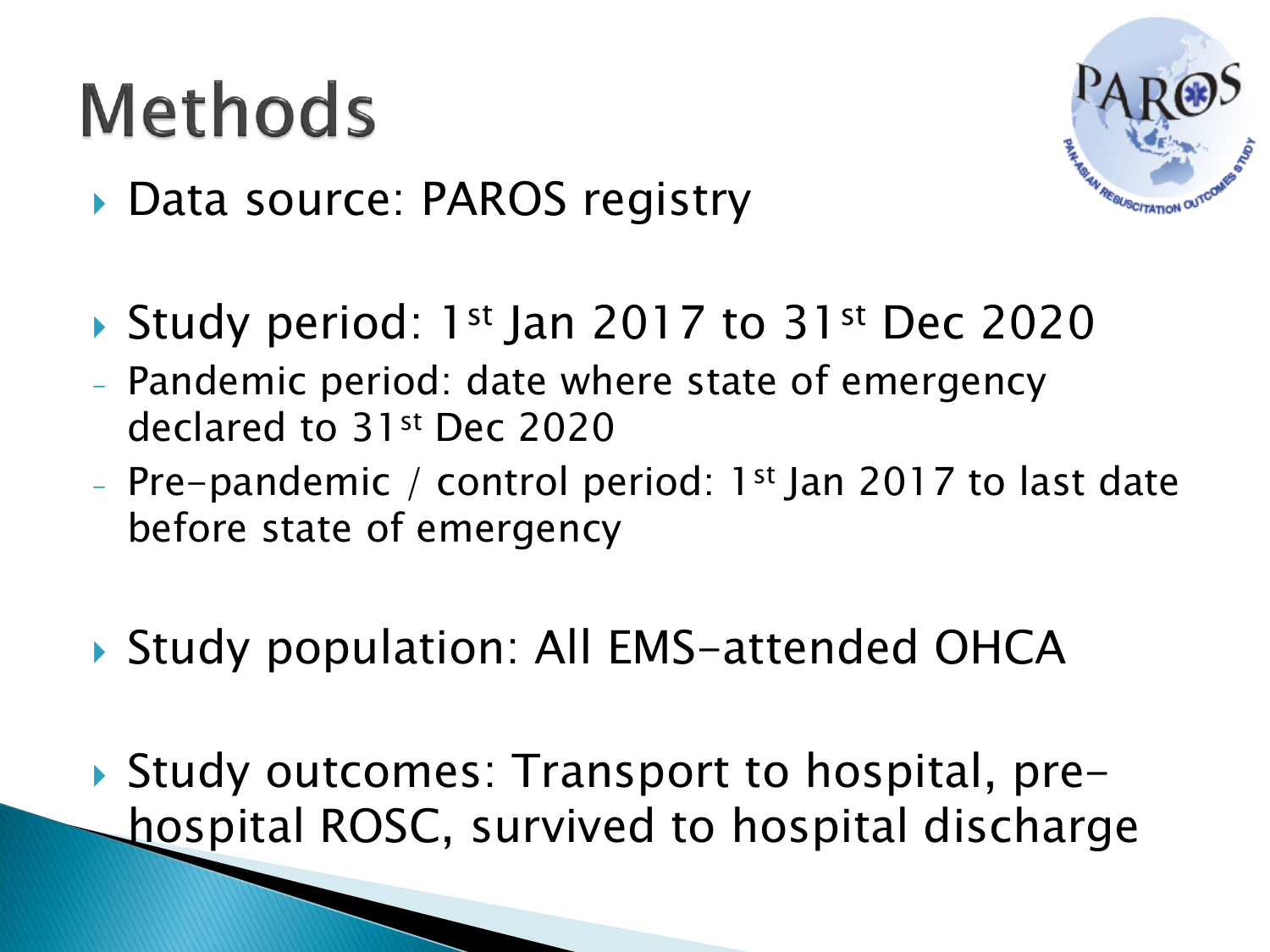### **Methods**



Variables of interest: incidence of OHCA, demographics, event characteristics, bystander interventions, EMS timings, outcomes

Other data required: population, COVID-19 data (incidence/prevalence, case-fatality rate), response to COVID-19, key dates (first case, date of emergency/lockdown)

Statistical analysis: multi-level regression modelling is used to compare pre-COVID and COVID periods, with separate models for each country/region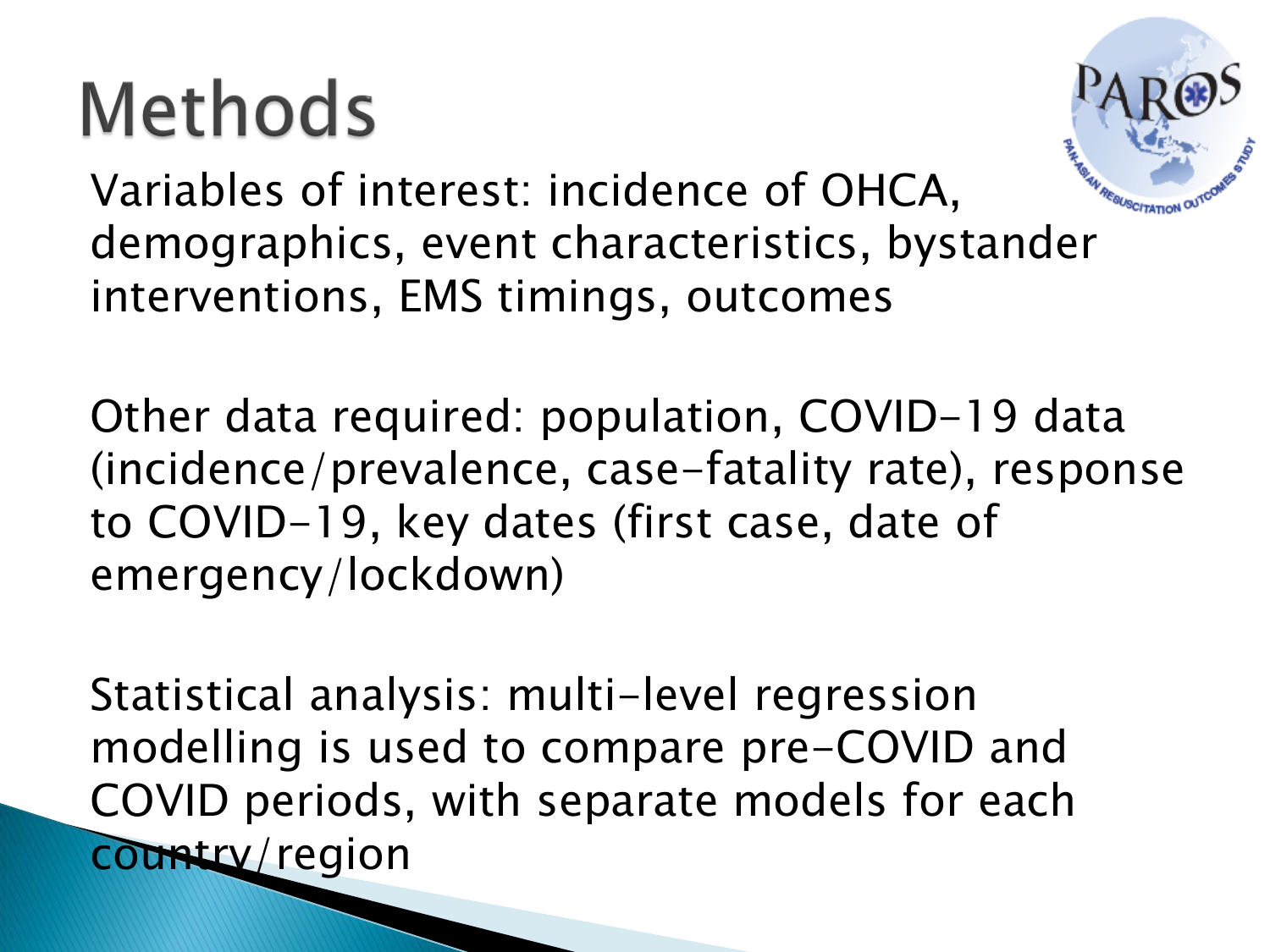# **Methods**



- **Possible subgroups:**
- adults (≥18yo) versus pediatric
- COVID-19 severity (prevalence/CFR)
- Geographical boundaries (Southeast Asia)
- By systems or level of development (socioeconomic, healthcare system, EMS system)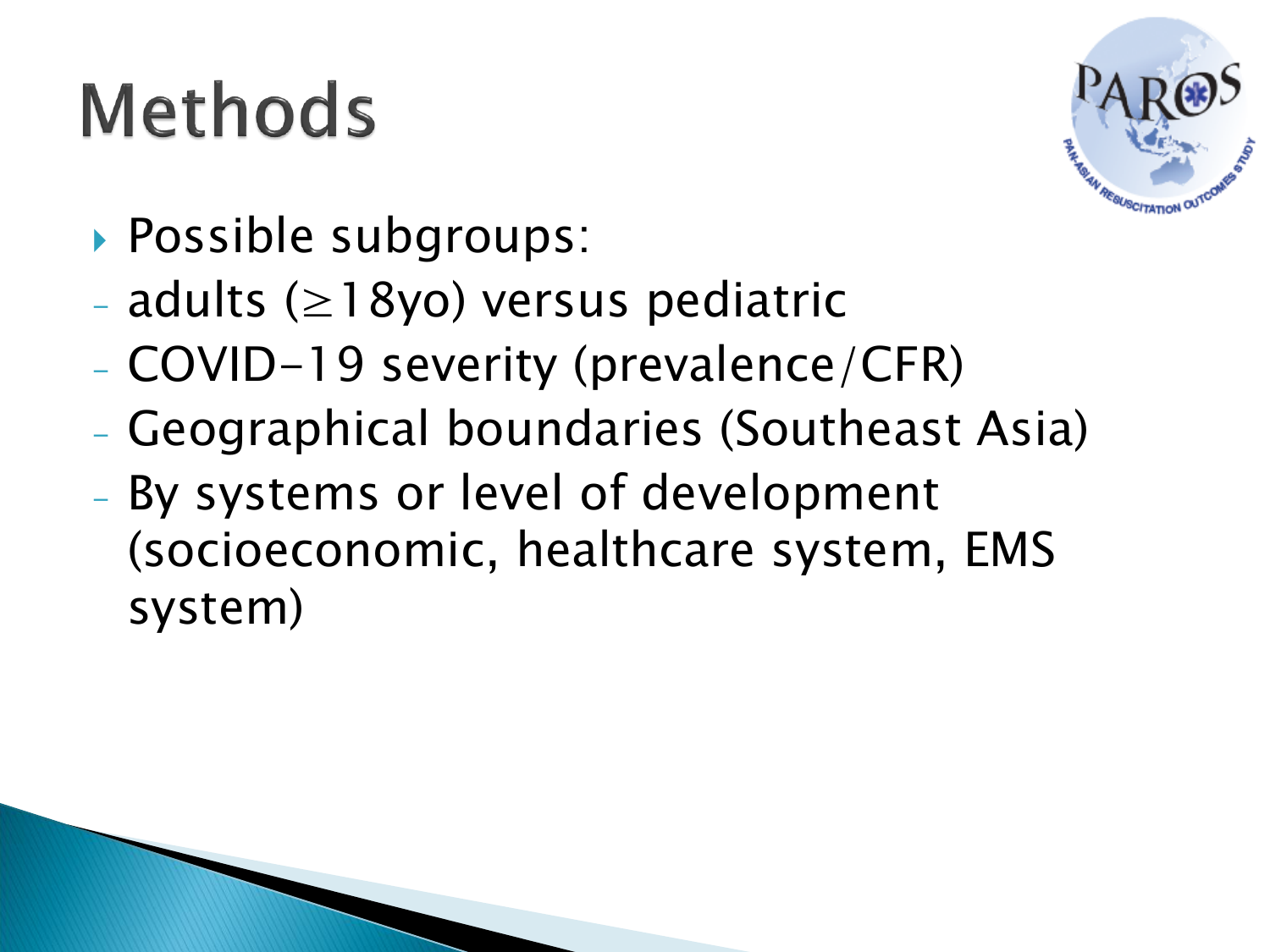# Significance



- ▶ Varying measures were imposed in each country to tackle the pandemic
- ▶ These measures may have ramifications on other aspects of healthcare.
- ▶ Knowledge of the impact on OHCA is vital for countries to adapt medical services and public health education in order to limit the collateral consequences of the pandemic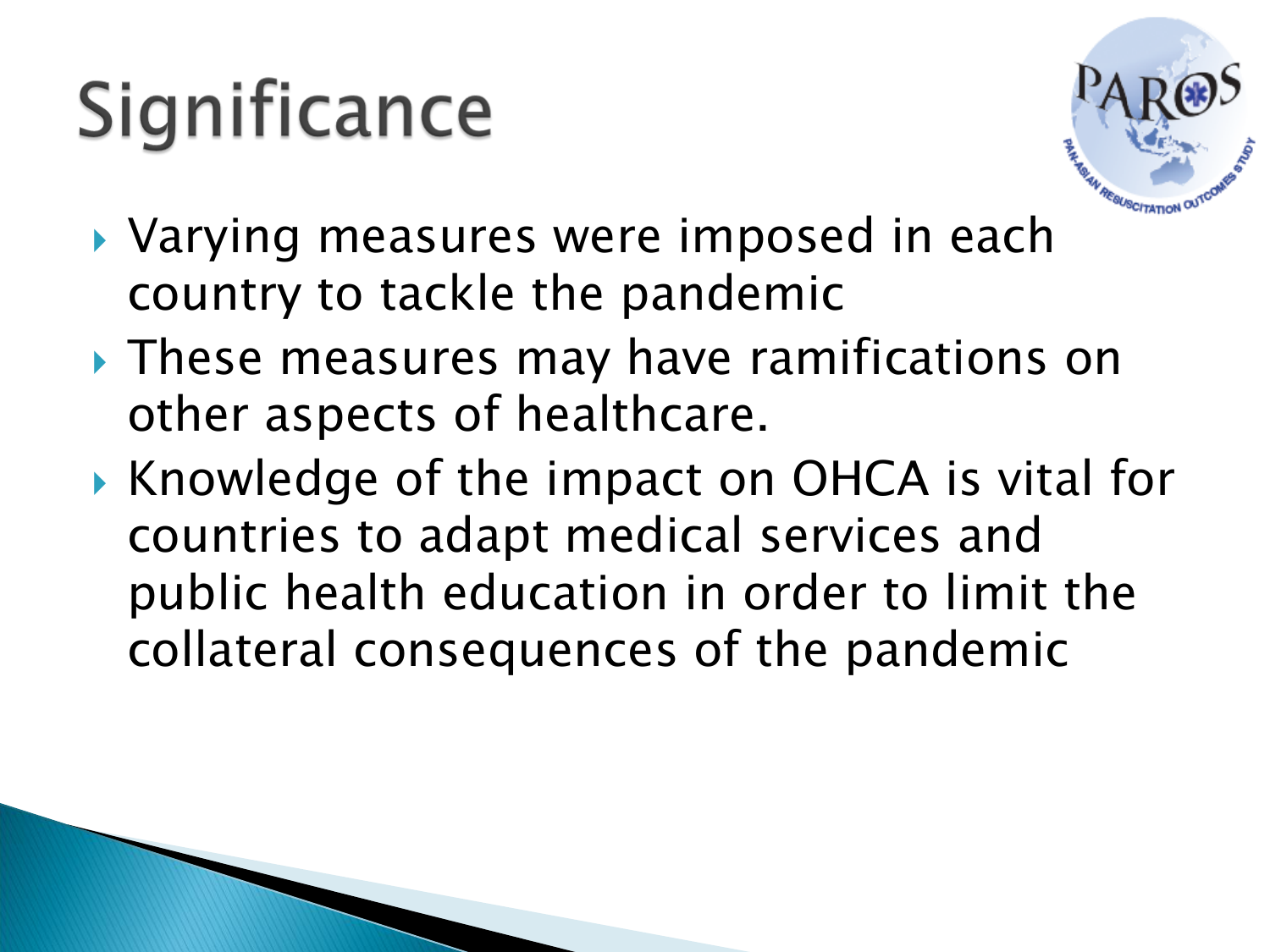# COVID-19 in Singapore





Lim et al. IJERPH. 2021, 18(7) 3646.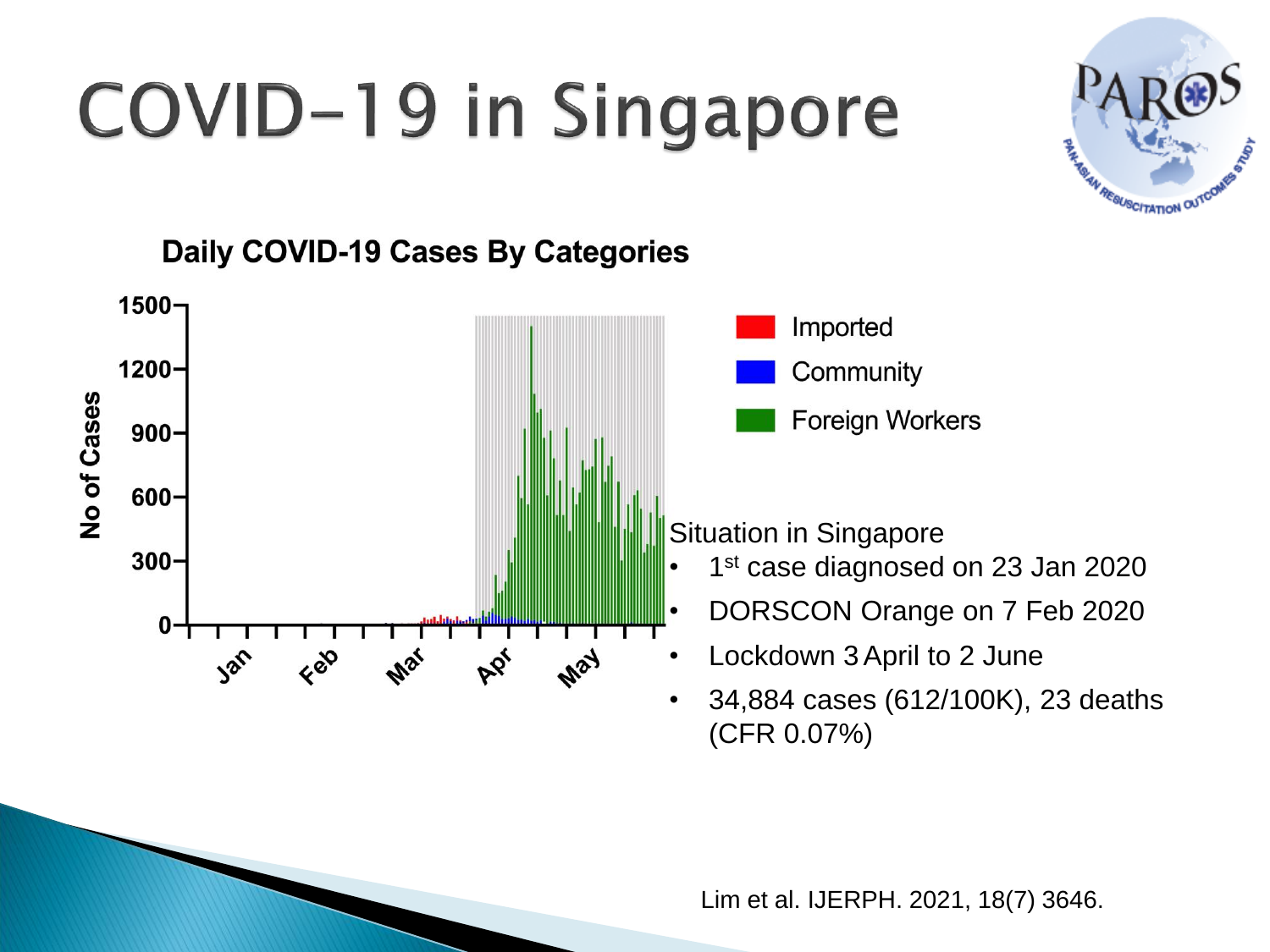# COVID-19 in Singapore



Lim et al. IJERPH. 2021, 18(7) 3646.

**PARTIES** 

**TOPIC RD**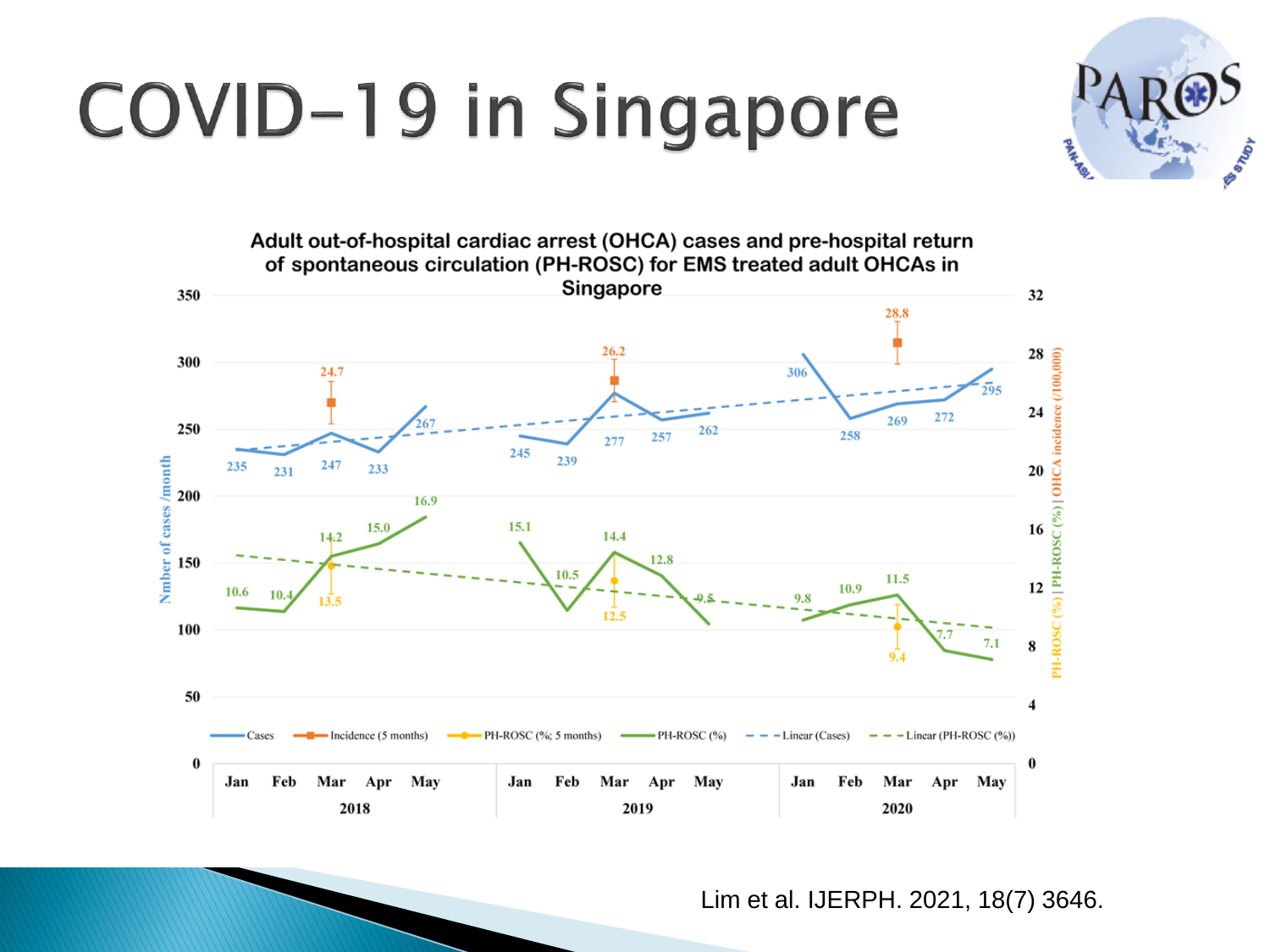## **Potential Collaborations**



- ▶ EURECA: Collaboration of registries to evaluate impact of COVID-19 on bystander CPR
- ▶ CARES: East-West comparison?